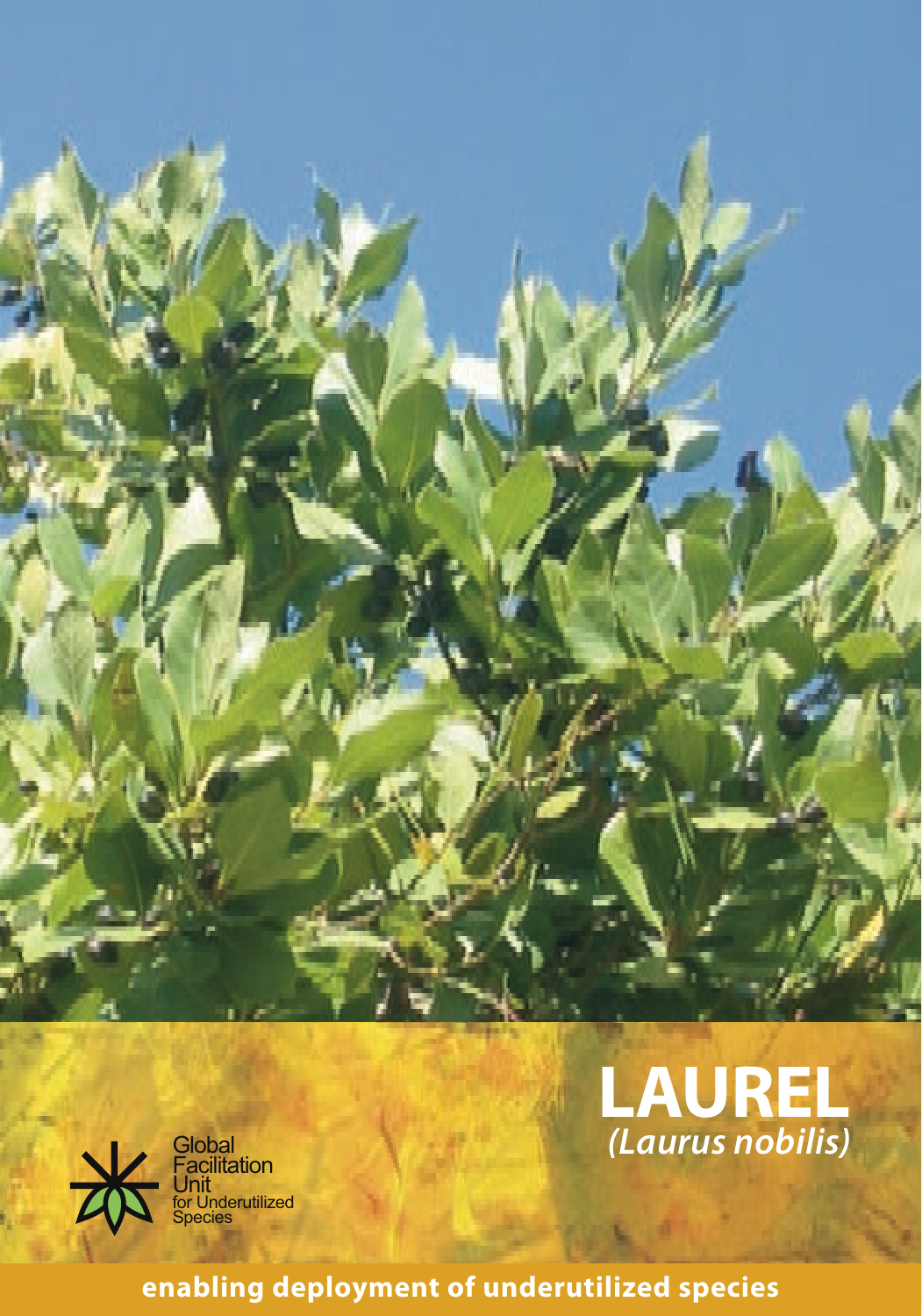## What is Laurel and where does it come from?

**Laurel is an extremely resilient evergreen forest tree of the Laureaceae family which grows in all Mediterranean areas. In Syria laurel grows wild above 200 meters over sea level along the coastal area. It is resistant to extreme temperatures and to coastal conditions. Its fruits are very dark small and round berries which ripen between October and December.**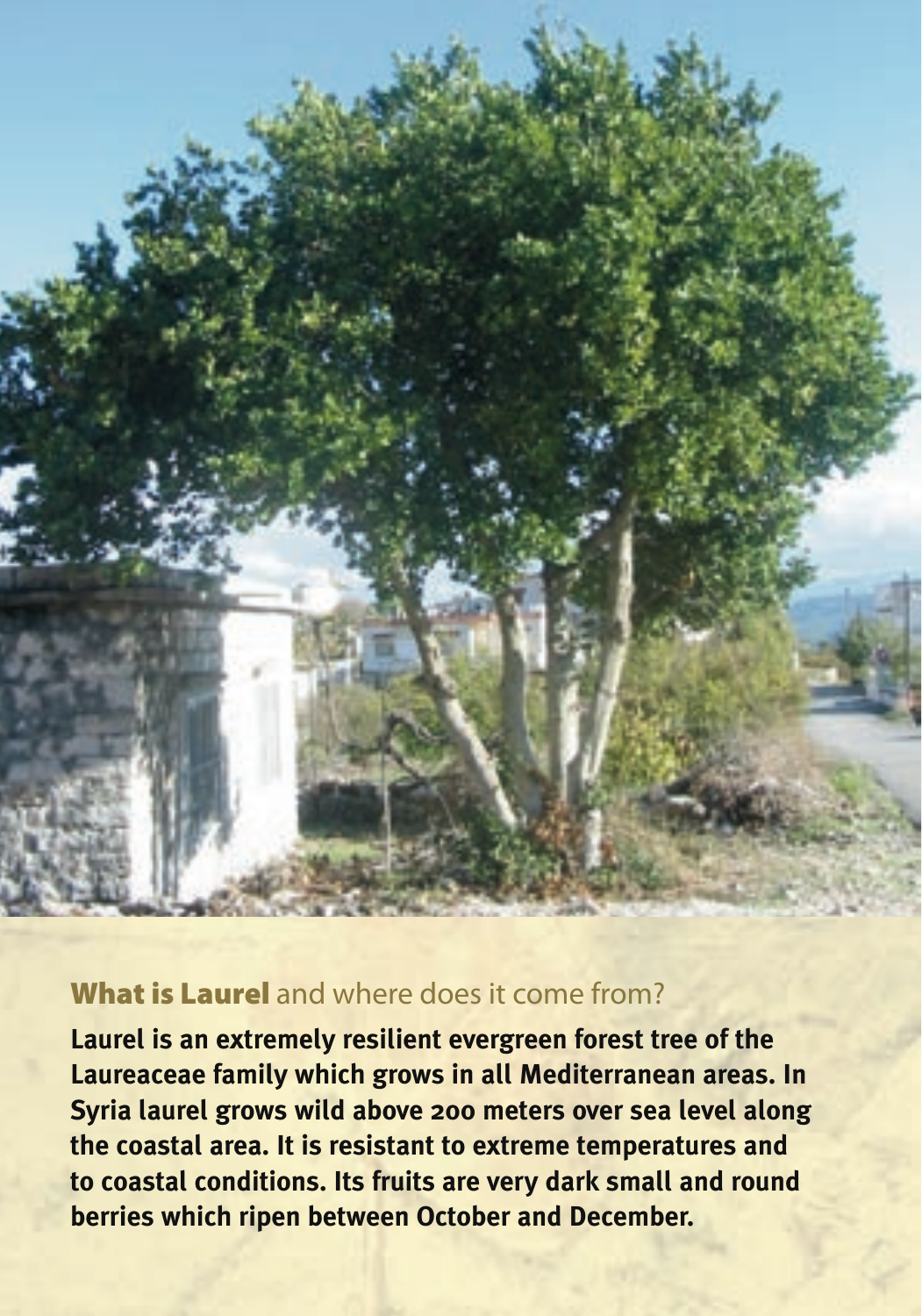#### **PROPERTIES**

In Syria, laurel has been used for centuries in traditional cosmetic products such as laurel oil and laurel soap. Age-old methods handed down from generation-to-generation are used to produce unique products that are then sold in local markets. Although the local demand has remained stable for decades, export demand has grown recently, creating new income-generating opportunities for the local population.

In addition, dried laurel leaves are an important ingredient in Syrian and Mediterranean cooking. The leaves are also used in traditional medicine; dried leaves are brewed as an herbal tea and are used for medicinal purposes.

#### **> Health**

The dried leaves of Laurel are brewed and used to treat rheumatism, joint pains, schizophrenia, stress, to stimulate the appetite and as a sedative. The oil extracted from the berries is used as a cure for irritated skin, earache, asthma and urinary ailments.

## **> Cosmetic uses**

The berries yield an essential oil used both for medicinal and cosmetic purposes. The main product made from laurel oil is laurel soap. Known for its unique perfume, it nourishes, softens, refreshes, and cleanses skin while acting as an antiseptic. It is especially recommended for sensitive and damaged skin. The oil is also used extensively in cosmetics and moisturizing products.

### **GROWING**

The cultivation and collection of Syrian laurel berries is not well managed. As a result, the potential supply of laurel oil is not being fully exploited. Because of this, about 80% of the laurel oil used in the Syrian soap-making process is still imported from Turkey.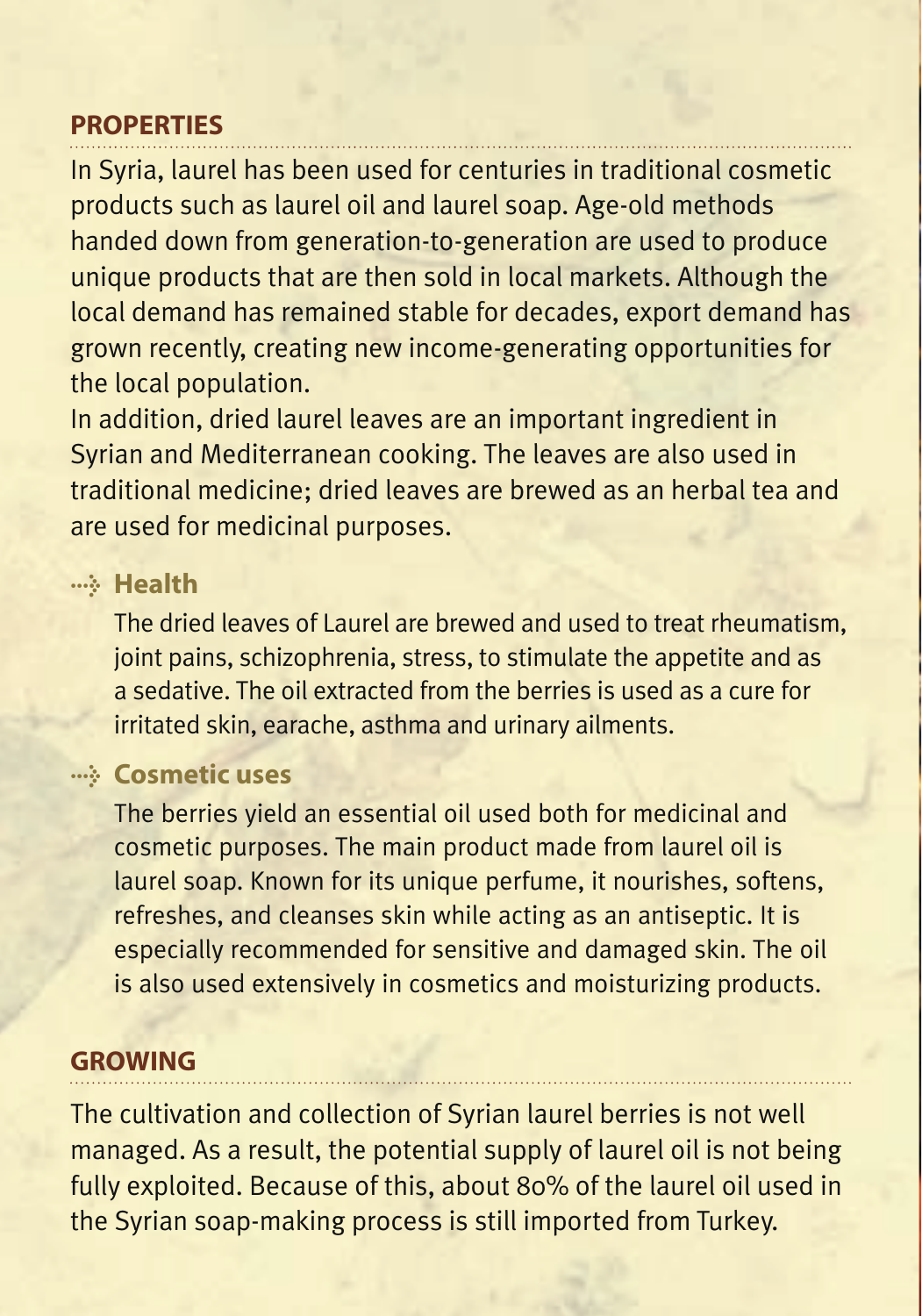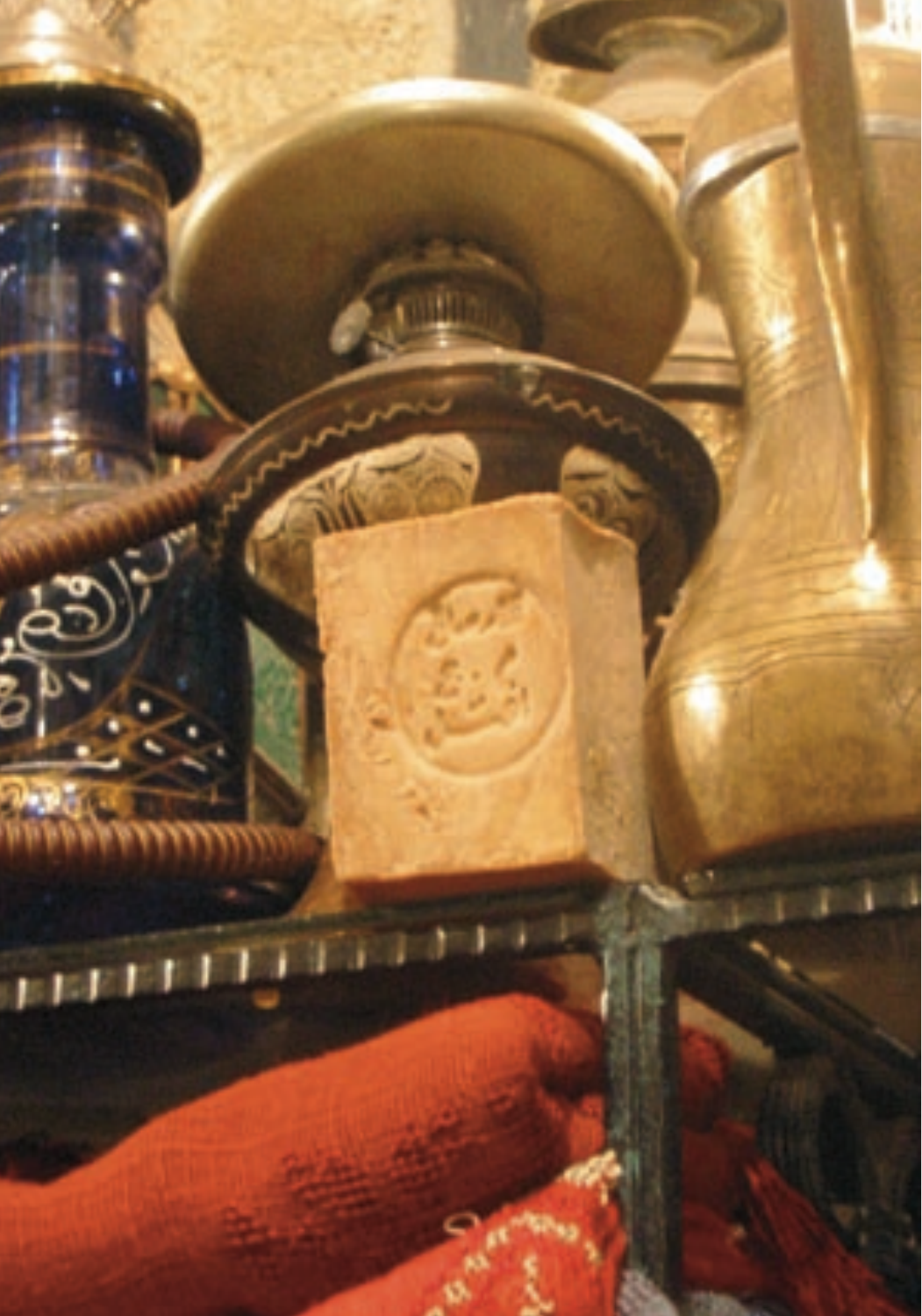# LAUREL

### Contribution to social and economic development

In Syria, for generations, the livelihoods of the community members in two coastal and mountain areas, and of the traders in major Syrian cities have depended heavily on the production and marketing of traditional laurel products. Traditional collection and processing of wild laurel leaves and berries accounts for about one third of their total yearly income. The market chain is made up of collectors, traders, soap producers and consumers. The collectors dry leaves and/or process the berries into oil; the traders buy the oil from the collector/processor and sell it to the soap makers who then produce traditional soap for the local market and for export.

*Through the sustainable utilization of laurel trees and the application of indigenous knowledge and sustainable market access, two goals can be reached: to improve the livelihoods of rural and forestry communities and conserve their traditions; to conserve genetic resources of the laurel tree and the surrounding landscape.* 

## Leaves collection and trade

Laurel leaves are collected from wild trees and sun-dried then sold to traders and/or consumers in the local markets. If the leaves are sold to traders, the traders then re-sell the laurel leaves to herbal shops in the local markets or to foreign traders. The leaves are sold loose without any packaging.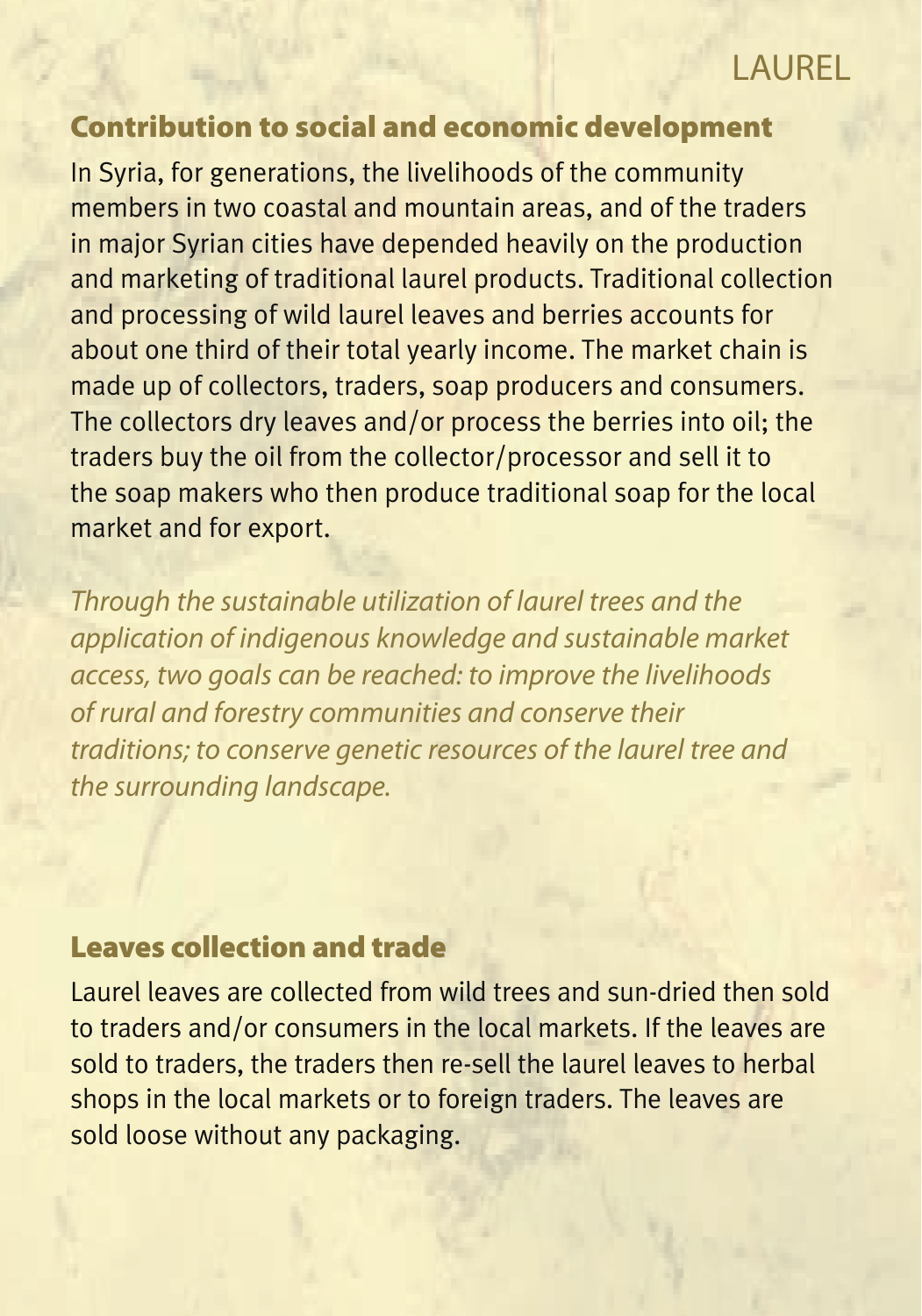# LAUREL

## Oil extraction and trade

Very few collectors harvest both leaves and berries. In Syrian mountain communities villagers collect laurel berries and manually extract the oil using traditional, multi-staged methods. The whole berries are boiled in water for six to eight hours in a metal container over a wood fire. As the oil rises to the surface, it is skimmed off with a wooden spoon then filtered and bottled. Sixteen kilograms of laurel berries produce about one litre of laurel oil. The quality of laurel oil depends on the fatty acid content which varies according to the variety of laurel used. Each variety is, in fact, characterized by the type of berry which differs in scent, size and colour. This labour-intensive process is primarily done by women and children in their home gardens. The extracted oil is sold to local soap makers, and herbal traders who then re-sell the oil at the city markets in Aleppo and Damascus. The price is fixed by the market, but can be subject to the oligopoly.

## Soap processing and trade

Laurel soap is believed to have been developed in Syria some 2,000 years ago. There are about 50 privately owned small-scale soap factories that use traditional soap-making methods. Most of the factories are located in the Aleppo Province. The soap is made with laurel oil, olive oil, and caustic soda using a process called saponification. The oil mixture is blended with an aqueous solution containing the soda in large cauldrons. This mixture is then heated to over 200 C° and stirred until the oil is reduced to glycerine and sodium salts. The caustic soda solution is drained from the cauldron and the soap mixture is left overnight to cool slightly; the excess water is then drained off. Once a solid block has formed, the soap is cut manually into square bars, stamped and stored in a dry place for at least six months. The process of making soap is carried out from November to April. From May to November, soap storage and trading activities are carried out.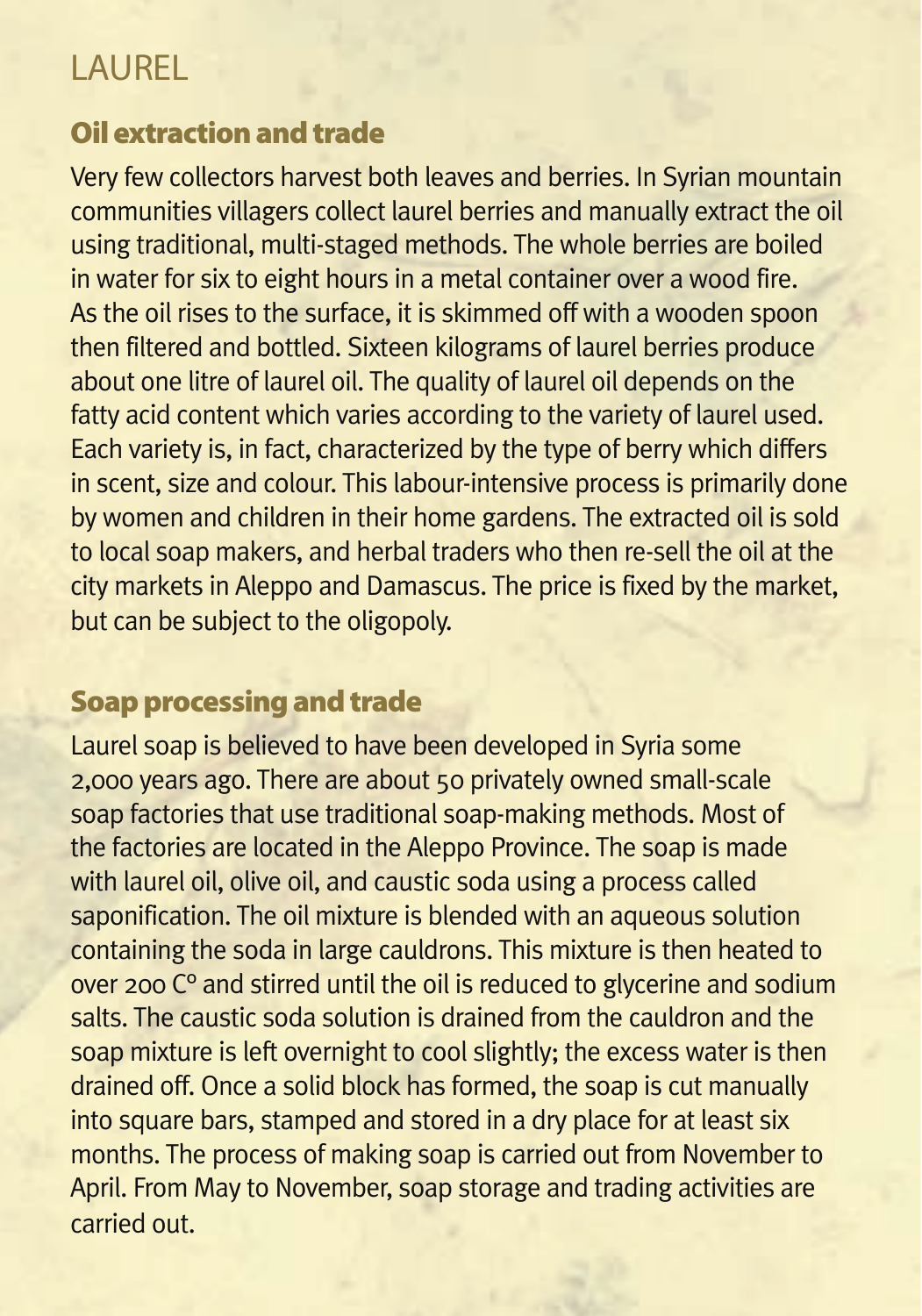The soap is primarily sold to local consumers or to herbal shops. A small quantity is sold to foreign traders. Recently, some soap producers in Aleppo and Kessab modified the soap in an effort to capture new markets. These new products have become popular with hotels, tourists, and foreign traders.



## The exhibits on show are just few of many commercial products made from laurel:

### Traditional Syrian laurel soap

### SOME PRODUCERS / RETAILERS / DISTRIBUTORS

- **>** Ugarit www.ugarit-soap.com
- **•••** Syriangate www.syriangate.com
- **A** Kessab Herbs Group www.kessabherbs.com
- **>** Laurapel of Kessab http://laurapel.com/
- **>** Compagnie Générale de Cosmétique http://www.savon-alep.com/

*Photographs by:* Alessandra Giuliani